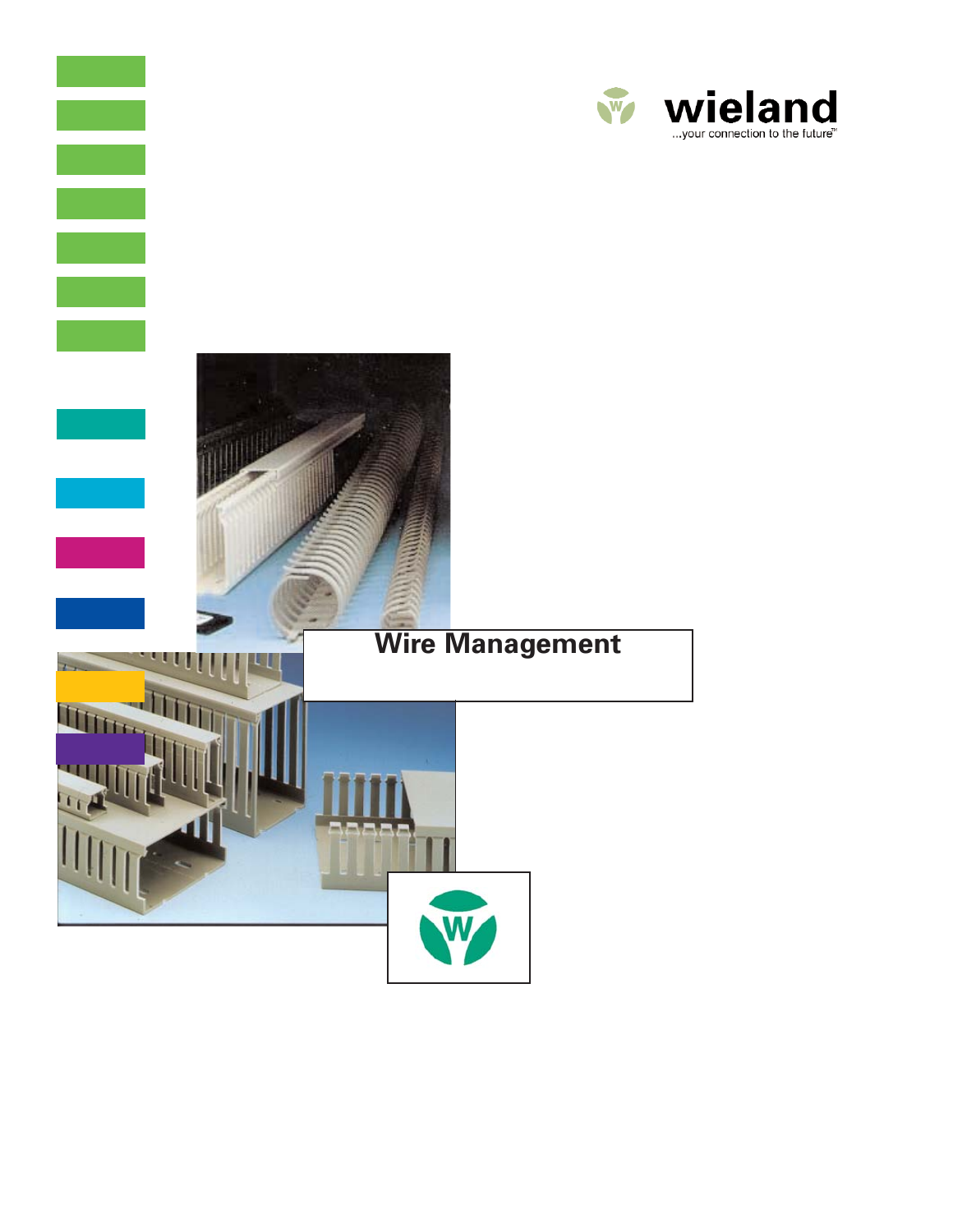## *Wire Management Electro-Duct Wiring Duct*

### Design features for speed, easy installation and assembly.

*Standard at no extra charge on all sizes of duct. Two sizes of oblong mounting holes alternating on their own 2 inch centers. All 1 and 2 inch width duct have one row of slots along its center line. The 3 and 4 inch width duct have two rows of slots.*

## **Type BA6**

**Description:** *Specially compounded high impact, rigid vinyl - won't peel, chip or crack; resists oils, grease, salt solutions, most midly concentrated acids, fungus; non-flammable, warp-proof, non-brittle; high dielectric and will withstand temperatures to 150°C.*

*Easily cut to length - requires only a finetooth hand or power cutting tool for butt or mitred joints.*

**Packaging:** *Standard length (6'6") 2 meter. Sold as unit; Catalog number includes channel and cover.*

### **Mounting slots Snap-Off Sidewall Fingers**

**Mechanical Properties**

*2.5 x 10-5 m/m°F.* **Electrical Properties**

**Thermal Properties**

*standard #53458.*

*Tensile strength: 4400 lbs/sq. in. Impact Resistance: 1.86 ft. lbs./sq. in. Coefficient of Thermal Expansion:*

*Dielectric Strength: 875 volts/mil Surface Resistivity: 1011 ohm Volume Resistivity: 1017 ohm cm. Relative Dielectric Constant: 3*

*Flammability: Self extinguishing UL94V-0 Maintains dimensional stability under heat:* .*65°C i.e.* .*150°F as per DIN*

*Permits enlarging slot for lead-offs of any size wire and/or wire bundle; forms clean duct joints. Are pre-scored for smooth snap-off surfaces. REQUIRES NO TOOLS OR ANY CUTTING.*



#### *Duct Capacity Guide*

*Maximum recommended number of wires used in various sizes of duct based on 50% fill capacity and derived fron the following formula:*

*Duct W x H*

*Number of wires = --2 x (wire O.D.)2*

*This chart is a guide in selecting proper size duct. The amount may vary according to wire installation methods.*

#### **Colors:**

*Available in Gray or White. For Gray - part # ends in .0 For White - part # ends in .1*



#### *Sizes, Dimensions, Ordering Data* (Catalog Number includes cover):

|           | Catalog Number                            | Dimensions (W x H) | Max. No. of        | Capacity        | Std.               |                  |
|-----------|-------------------------------------------|--------------------|--------------------|-----------------|--------------------|------------------|
|           |                                           | mm                 | Nominal Inches     | 18 AWG at       | (mm <sup>2</sup> ) | Pkg.             |
|           |                                           |                    |                    | 50% Area Fill   |                    | Ft.              |
|           | $34.185.1501.0$ (or .1)<br>$19 \times 19$ |                    | $0.75 \times 0.75$ | 25              | 272                | 210              |
|           | 34.185.3001.0 (or .1)                     | 18 x 32            | $0.75 \times 1.25$ | 42              | 460                | 262              |
|           | 34.185.4001.0 (or .1)                     | $19 \times 44$     | $0.75 \times 1.75$ | 62              | 668                | $\overline{177}$ |
|           | $34.185.6001.0$ (or .1)                   | $19 \times 63$     | $0.75 \times 2.50$ | 87              | 958                | 177              |
|           | 34.185.2002.0 (or .1)                     | $31 \times 23$     | $1.25 \times 1.00$ | 52              | 570                | 262              |
|           | $34.185.3002.0$ (or .1)                   | 30 x 33            | $1.25 \times 1.25$ | $\overline{72}$ | 792                | 164              |
|           | 34.185.4002.0 (or .1)                     | $30 \times 44$     | $1.25 \times 1.75$ | 95              | 1056               | 157              |
|           | 34.185.6002.0 (or .1)                     | $30 \times 65$     | $1.25 \times 2.50$ | 140             | 1560               | 197              |
|           | 34.185.8002.0 (or .1)                     | 31 x 85            | $1.25 \times 3.25$ | 199             | 2108               | 66               |
|           | 34.185.4004.0 (or .1)                     | 45 x 44            | $1.75 \times 1.75$ | 143             | 1584               | 164              |
|           | 34.185.3004.0 (or. 1)                     | 46 x 34            | $1.75 \times 1.25$ | 112             | 1250               | 157              |
|           | 34.185.6004.0 (or .1)                     | 46 x 65            | $1.75 \times 2.50$ | 215             | 2392               | 131              |
| $\bar{z}$ | 34.185.8004.0 (or .1)                     | 47 x 85            | 1.75 x 3.25        | 287             | 3196               | 66               |
|           | 34.185.4006.0 (or .1)                     | 67 x 45            | $1.50 \times 1.75$ | 217             | 2412               | 131              |
|           | 34.185.6006.0 (or .1)                     | 66 x 65            | $2.50 \times 2.50$ | 313             | 3432               | 78               |
|           | 34.185.8006.0 (or .1)                     | 67 x 85            | $2.50 \times 3.25$ | 410             | 4566               | 66               |
|           | 34.185.4008.0 (or .1)                     | 86 x 45            | $3.50 \times 1.75$ | 278             | 3096               | $\overline{98}$  |
|           | 34.185.6008.0 (or .1)                     | 86 x 65            | 3.50 X 2.50        | 408             | 4472               | 65               |
|           | 34.185.8008.0 (or .1)                     | 87 x 85            | $3.50 \times 3.25$ | 531             | 5916               | $\overline{52}$  |
|           | 34.185.6010.0 (or .1)                     | 107 x 65           | $4.25 \times 2.50$ | 524             | 5564               | $\overline{52}$  |
|           | 34.185.8010.0 (or .1)                     | 107 x 85           | 4.25 x 3.25        | 709             | 7900               | $\overline{39}$  |
|           | $34.185.4012.0$ (or .1)                   | 126 x 45           | 5.00 x 1.75        | 446             | 4536               | 65               |
|           | 34.185.6012.0 (or .1)                     | 126 x 65           | $5.00 \times 2.50$ | 593             | 6552               | $\overline{39}$  |
|           | 34.185.8012.0 (or .1)                     | 127 x 85           | 5.00 x 3.25        | 776             | 8636               | $\overline{52}$  |
|           | 34.185.6015.0 (or .1)                     | 156 x 65           | $6.00 \times 2.50$ | 740             | 8112               | $\overline{52}$  |
|           | 34.185.6020.0 (or .1)                     | $206 \times 65$    | $8.00 \times 2.50$ | 977             | 10712              | $\overline{39}$  |

Meets JIC Requirements. U.S. Patent No. 908.985 Approved by CSA.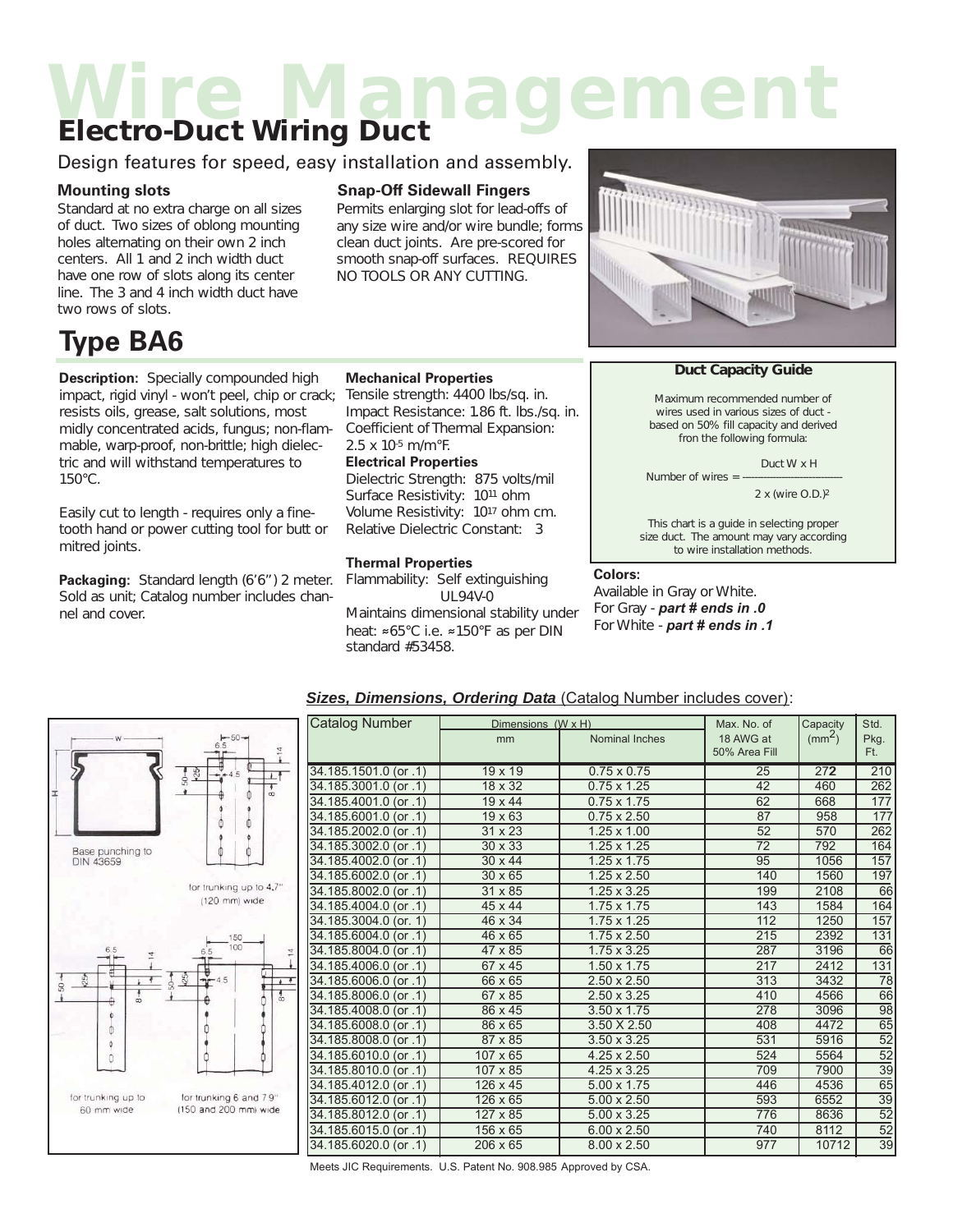# *Wire Management*

## **Type DNG**

**Description:** *Similar to BA6 but fingers are formed with wireretaining slots.*

**Specifications:** *See previous page for information.*

*Sidewalls are prescored to permit enlarging slot for load-offs without the need for tools or cutting.*



## **Type HNG - Noryl (Chlorine Free)**

**Description:** *For high temperature applications and where a chlorine-free environment is desired. Includes prescored snap-off fingers; snap-on/off cover design; and integral slotted mounting holes. Dimensions identical to DNG duct sizes shown above.*

#### **Mechanical Properties**

*Tensile strength: 9600 psi (675) kg/cm2 Impact resistance: 6.98 ft lbs/sq in. (<15 cm kg/cm2) Coeffecient of thermal expansion: 59 x 106 per °C.* **Electrical Properties** *Dielectric strength: 500 volts/mil.*

**Thermal Properties** *Flammability: UL94 V-1 Temperature range: -40°C to* **6***5°C*

**Material:** *Noryl (modified Polyphenyl Oxide).*

**Color:** *Light Gray*

**Packaging:** *Standard length (6'6") 2 meter. Sold complete with covers.*

| Catalog Number | Dimensions (W x H)<br>Nominal Inches |
|----------------|--------------------------------------|
| 34.187.3703.0  | $1.50 \times 1.50$                   |
| 34.287.5037.0  | $1.50 \times 2.00$                   |
| 34.287.5050.0  | $2.00 \times 2.00$                   |
| 34.187.7507.0  | $2.00 \times 2.75$                   |
| 34.187.5007.0  | $3.00 \times 2.00$                   |
| 34.287.7575.0  | $3.00 \times 2.75$                   |
| 34.187.5010.0  | $4.00 \times 2.00$                   |
| 34.187.7510.0  | 4.00 x 2.75                          |
| 34.187.7512.0  | 5.00 x 2.75                          |

| Catalog Number        | Dimensions (W x H)<br><b>Nominal Inches</b> | Max. No. of<br>18 AWG at<br>50% Area Fill | Std.<br>Pkg.<br>Ft. |
|-----------------------|---------------------------------------------|-------------------------------------------|---------------------|
| 34.186.2002.0 (or .1) | $0.75 \times 0.75$                          | 23                                        | 210                 |
| 34.186.3702.0 (or .1) | $0.75 \times 1.50$                          | 43                                        | 105                 |
| 34.186.5002.0 (or .1) | $0.75 \times 2.00$                          | 59                                        | 65                  |
| 34.186.2502.0 (or .1) | $1.00 \times 1.00$                          | 36                                        | 157                 |
| 34.186.5025.0 (or .1) | $1.00 \times 2.00$                          | 72                                        | 59                  |
| 34.186.7502.0 (or .1) | $1.00 \times 2.75$                          | 110                                       | 104                 |
| 34.186.2503.0 (or .1) | $1.50 \times 1.00$                          | 56                                        | 157                 |
| 34.186.3703.0 (or .1) | $1.50 \times 1.50$                          | 84                                        | 131                 |
| 34.186.5003.0 (or .1) | $1.50 \times 2.00$                          | 114                                       | 157                 |
| 34.186.7503.0 (or .1) | $1.50 \times 2.75$                          | 170                                       | 66                  |
| 34.186.5005.0 (or .1) | $2.00 \times 2.00$                          | 151                                       | 157                 |
| 34.186.7505.0 (or .1) | $2.00 \times 2.75$                          | 225                                       | $\overline{79}$     |
| 34.186.1005.0 (or .1) | $2.00 \times 3.75$                          | 302                                       | 74                  |
| 34.186.5007.0 (or .1) | $3.00 \times 2.00$                          | 228                                       | 65                  |
| 34.186.7507.0 (or .1) | $3.00 \times 2.75$                          | 340                                       | 52                  |
| 34.186.1007.0 (or .1) | $3.00 \times 3.75$                          | 456                                       | $\overline{52}$     |
| 34.186.5010.0 (or .1) | $4.00 \times 2.00$                          | 305                                       | $\overline{79}$     |
| 34.186.7510.0 (or .1) | $4.00 \times 2.75$                          | 454                                       | $\overline{52}$     |
| 34.186.1001.0 (or .1) | 4.00 x 3.75                                 | 610                                       | $\overline{39}$     |
| 34.186.5012.0 (or .1) | $4.90 \times 2.00$                          | 382                                       | $\overline{52}$     |
| 34.186.7512.0 (or .1) | 4.90 x 2.75                                 | 569                                       | $\overline{39}$     |

(Catalog Number includes cover)





(Catalog Number includes cover)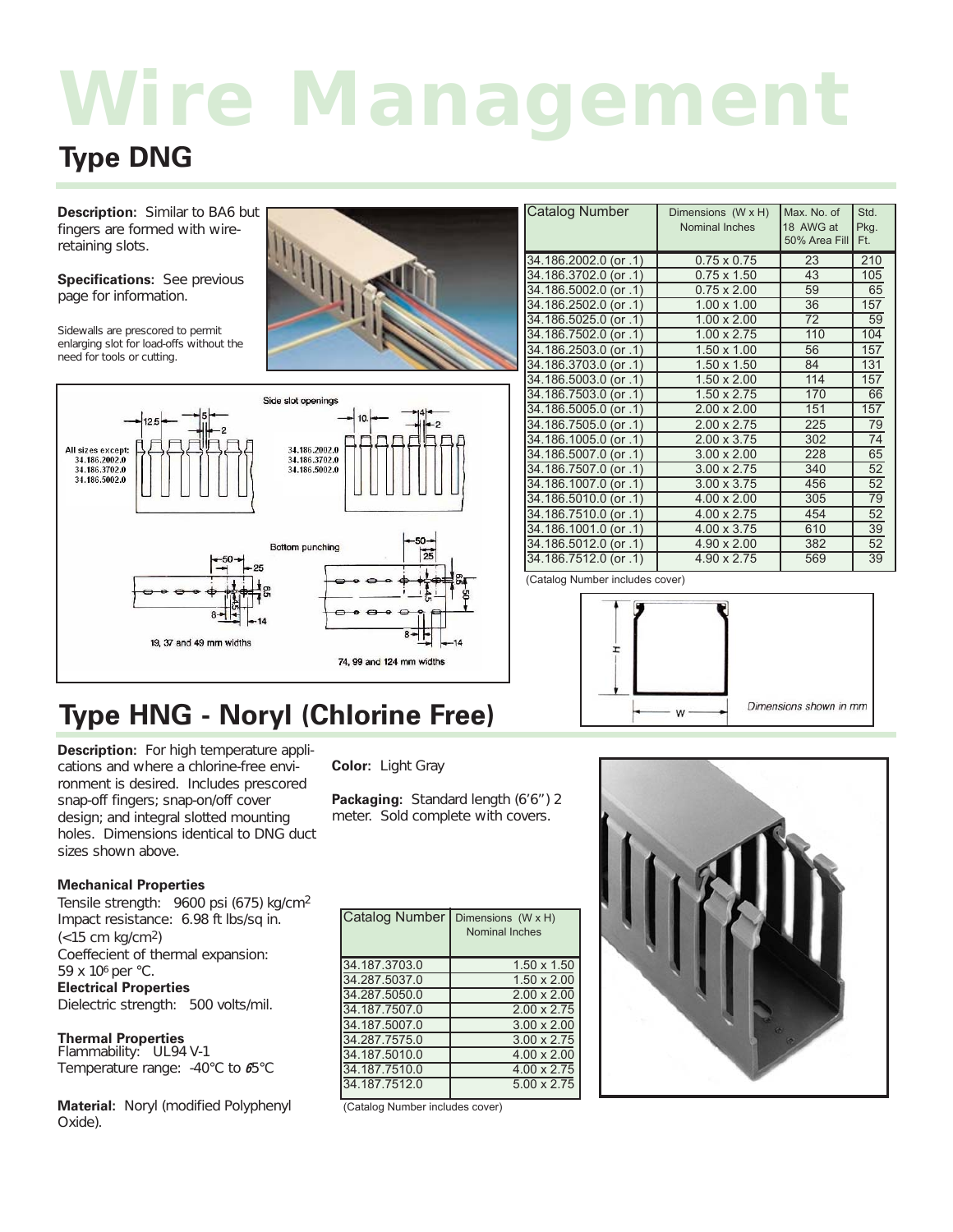## *Wire Management*

### **VK-Flex Molded Nylon Wiring Duct (Halogen Free)**

**Description:** *A flexible wiring duct that is especially suitable for switchgear, control panels, distribution equipment, cubicles and other areas where flexibility of design and installation are required.*

*The one-piece design with its overlapping fingers, eliminates the separate cover used with conventional duct, makes rewiring easy and lends itself to a more efficient use of space. Open slots allow for lead-offs and because the duct is molded, there are no sharp edges.*

*Each strip is fully interlocking for continuous end-to-end attachment. Molded with slotted mounting holes, VK-FLEX is also available with a permanent, selfadhesive backing - eliminating the need for other types of fasteners.*

*The open design of VK-FLEX, allowing for air circulation along with a temperature operating range of -40°C to 100°C (-40°F to 212°F), makes it especially suitable for enclosed areas where heat build-up may be a problem.*



#### **Specifications**

| <b>Specifications</b><br>Material: Polyamide UL94V-O<br>Color:<br><b>Standard color is Gray</b> | <b>Mounting Slots</b><br>Catalog Number | Permanent<br>Self-Adhesive Strip<br><b>Catalog Number</b> | W     | (inches)<br>H    | <b>Dimensions</b>   | W               | (mm)<br>н       |     | #18  | <b>Wire Capacity</b><br>I #16   #14 |     | Std.<br>Pkg.<br>lengths |
|-------------------------------------------------------------------------------------------------|-----------------------------------------|-----------------------------------------------------------|-------|------------------|---------------------|-----------------|-----------------|-----|------|-------------------------------------|-----|-------------------------|
|                                                                                                 | 34.188.0010.0                           | 34.188.0010.1                                             |       | $0.43$ 0.59 9.84 |                     | 11 <sup>1</sup> | 15 <sup>1</sup> | 250 | 10   | 8                                   |     | 40                      |
|                                                                                                 | 34.188.0020.0                           | 34.188.0020.1                                             |       |                  | $0.90$ 0.83   19.68 |                 | 23 21           | 500 | 20   | 18                                  | 113 | 40                      |
|                                                                                                 | 34.188.0030.0                           | 34.188.0030.1                                             | 1.30I | $.22 \mid$       | 19.68               |                 | 33 31           | 500 | 57   | 46                                  | 130 | 40                      |
|                                                                                                 | 34.188.0040.0                           | 34.188.0040.1                                             | 1.69I | 177              | 19.68               |                 | 43 45           | 500 | .101 | , 81                                | 153 | 40                      |



*34.188.0010.0 &.1 side view*



*All other VK-FLEX side view*